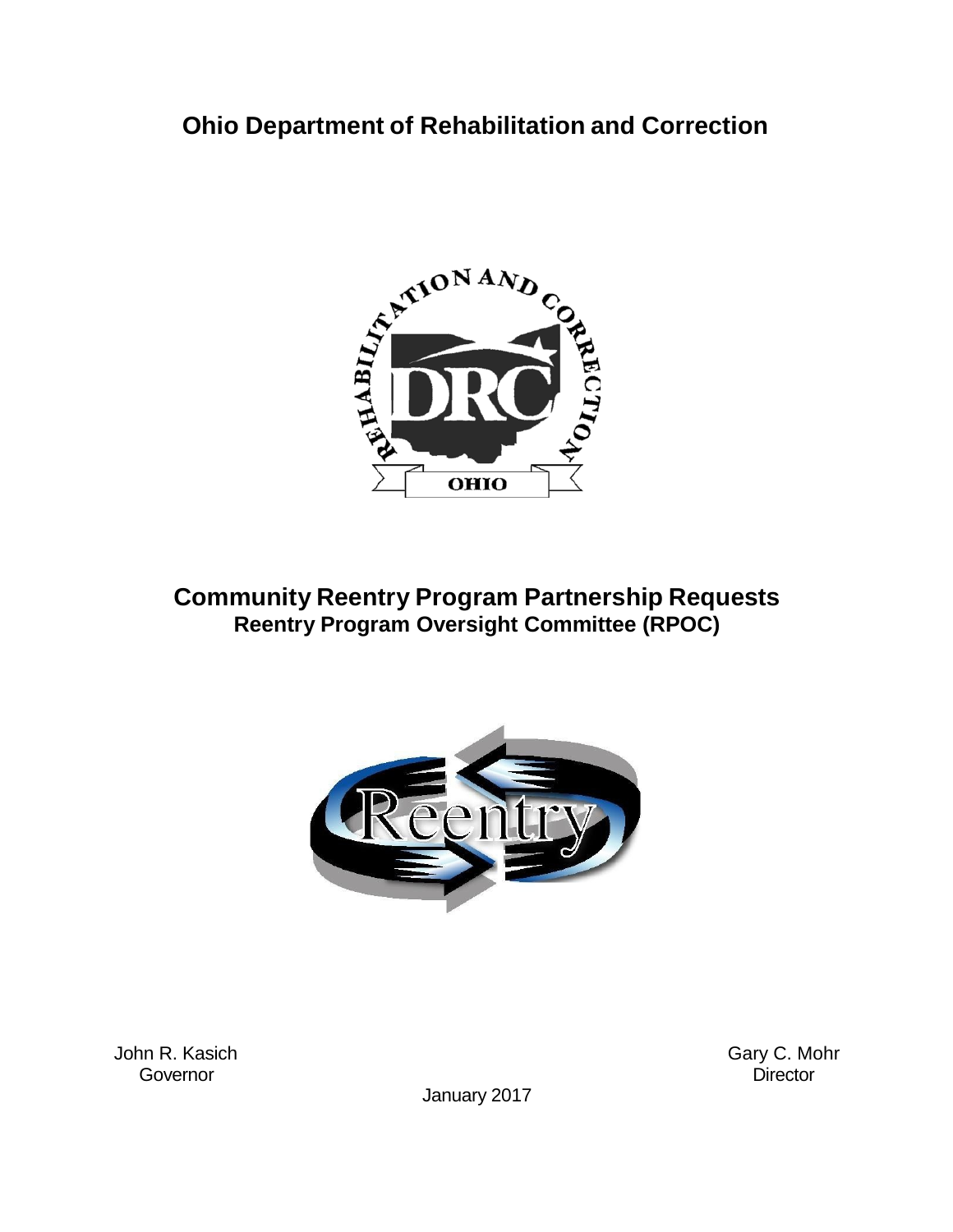## COMMUNITY REENTRY PROGRAM PARTNERSHIP REQUEST (DRC 4380)

#### Instructions on Completing the Form

Thank you for your interest in partnering with the Ohio Department of Rehabilitation and Correction (ODRC) in the implementation or purchase of your reentry program. The following is a step-by-step guide on how to complete the form, Community Reentry Program Partnership Request (DRC 4380). Please print these instructions and use it to assist you as you complete the form. Send the completed form and supporting documents to the address provided at the bottom of the form. All attachments and supporting documents submitted with the form must be typed.

#### Organization Requesting Programming Assistance/Partnership

In this area, please provide basic contact information for your agency, company or organization. It is very important that you complete each item as it will help us if we have questions or additional information is needed.

- Organization: make sure to include the complete name of your agency or organization. If you are not associated with any agency or organization or are completing this independently of an agency or organization, this box may be left blank.
- Name of Contact Person: please list the person who we should contact if we have questions about your request. This person will also be contacted once a decision is made about this request.
- Phone number: this should be the phone number of the contact person.
- Email address: this should be the email address for the contact person. This email address may be where communication regarding this requested may be directed. If there is no email address, please leave blank.
- Address: this should be the address of the organization/agency or the address of the contact person. Again, this is where communication regarding this request may be directed.
- Areas Served: Please list each geographic area served by your program. This can be within a specific prison(s), county, city, etc.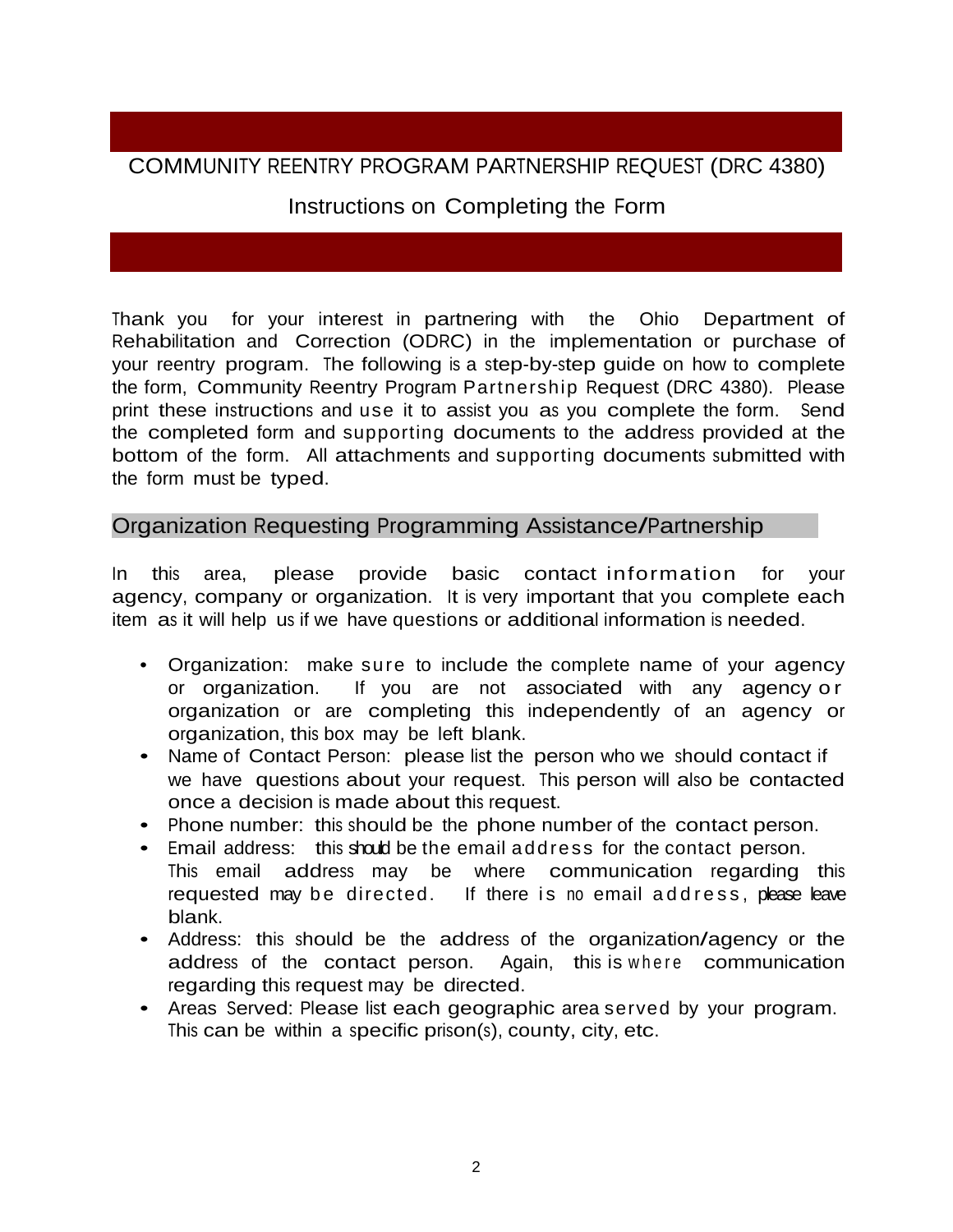## 1. What do you need or want from the ODRC?

In essence, in answering this question, we can determine what it is you are seeking from DRC. It could be that you are seeking assistance from DRC to implement a reentry program within the prison(s) or you are requesting DRC to purchase a program you have developed. These are examples of requests DRC has received before and may not necessarily be what you need or want from DRC in terms of your program. Please be as specific and as brief as possible. Your identified need will ensure that an appropriate response is provided.

#### 2. Frequency of Reentry Program

In the form's header section, you indicated the areas served by your program or each location (prison) you wish to implement your program. In this section, please provide information on how your program is implemented. It could be that this is an ongoing program or a program that will be offered once.

In this section, please indicate the fee or cost of your program.

If no category appropriately defines your program, please check the "other" box and define your program in the space provided.

### 3. Response Date

Provide a date by which you need a response. As your request may be reviewed by several departments within DRC, it will typically take no longer than 60 days to receive a reply to your request. In some circumstances the response time may be shortened. If your request is time sensitive, please state the reason a quicker response is necessary and attempts will be made to accommodate your request. If a response is not feasible within the requested time frame, the contact person will be notified.

### 4. Summary/Profile of the Reentry Program Checklist

For this section you will need to attach a typed, detailed summary/profile of your program. A checklist is provided to assist you in determining what information is necessary to include in your summary. Please be as specific as possible, refer only to the current request and do not include information that is not relevant to your request or the program. The checklist is grouped in two categories – information pertaining to the program itself and information pertaining to the agency or provider of the program.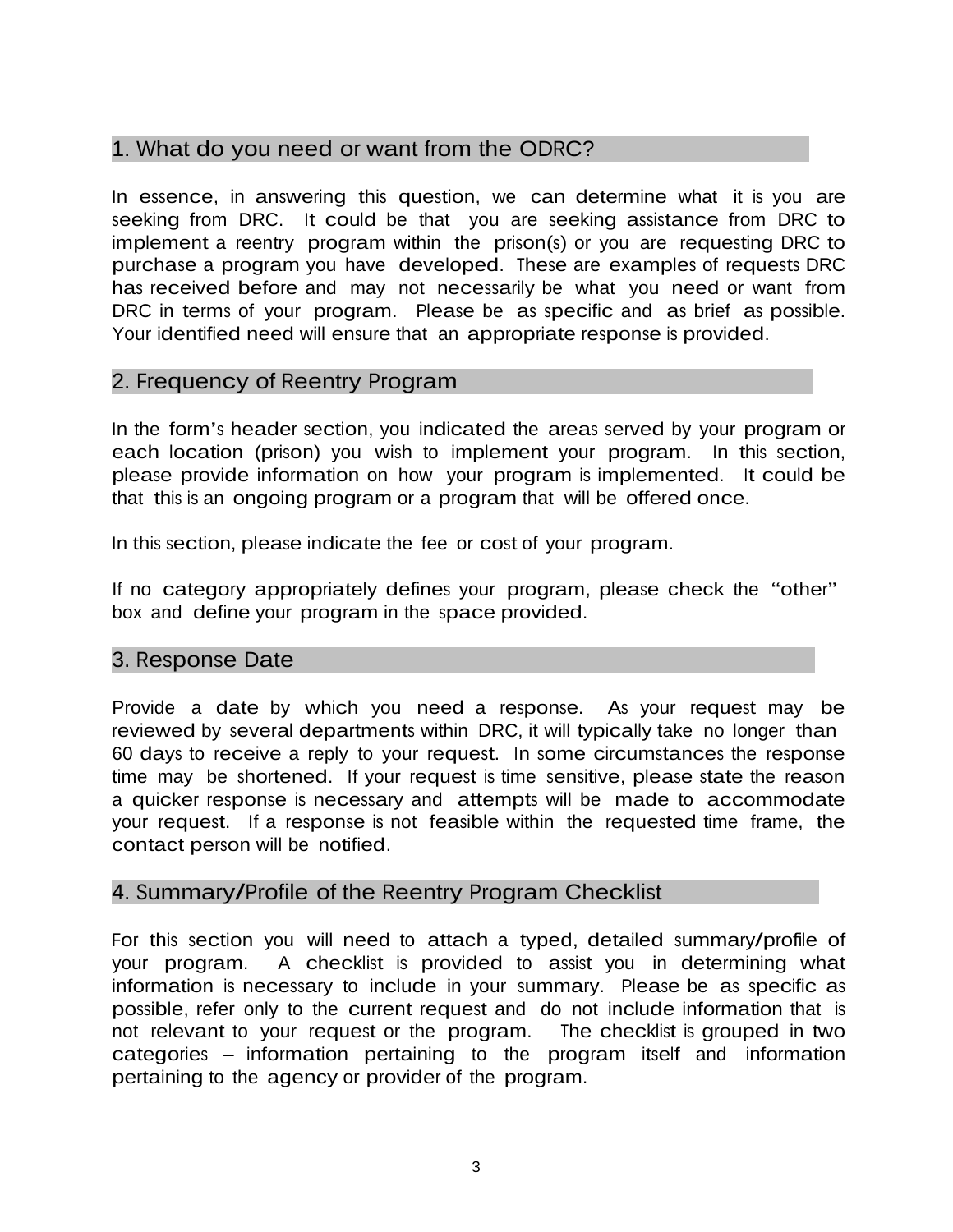- The need you are fulfilling Include in your summary the behavior, attitude or knowledge gap targeted for change and explain how the areas targeted for change relate to criminal actions or lifestyle.
- Benefits to community, participant, ODRC indicate how your program benefits the community, the offenders and/or DRC.
- Target Audience/participants who are the target audience for your program. Is it targeting men and/or women only, a certain age group, etc.
- Length of Program include the number of modules/sessions, length of each module/session and frequency of sessions. For example, <sup>12</sup> modules/sessions, each module/session is 2 hours and program participants meet twice a week for 6 weeks.
- Outcomes expected what are the outcomes expected of participants following completion of the program? What types of behavior changes are expected, etc?
- The method of delivery what is the delivery method for the program, including lecture, video, role playing, etc.
- Logic Model indicate how the program's lesson plan and activities impact the areas targeted for change. The model should identify program outcomes and include a means for measuring progress.
- Research evidence/citation showing program effectiveness The evidence cited should clearly indicate that the problem areas addressed by the program are linked to criminal behavior or lifestyles associated with criminal behavior. Cite the research and/or literature that support the evidence. Make sure to include the author, year of publication, location where the information can be found and include a web address if available. The web address should lead us directly to the cited information.
- Credentials/licensure/training needed by facilitator indicate the type of credentials, licensure or training needed for program facilitators.
- Role of DRC what are your initial expectations of DRC and during the implementation of the program?
- Budget, if applicable If you indicated there was a fee for the program, include information regarding what is included in the fee, such as materials, workbooks, etc.
- Credentials/licensure/training of provider provide information regarding the credentials of the program provider.
- Program/agency certified by state governing agency include any certifications you have received from a state governing body or agency.
- Agencies using program/partner agencies include the number of participants who have completed the program, average group size, completion rates, selection criteria and number of times the program has been offered and where. list other affiliations, organizations or agencies you are associated or involved with